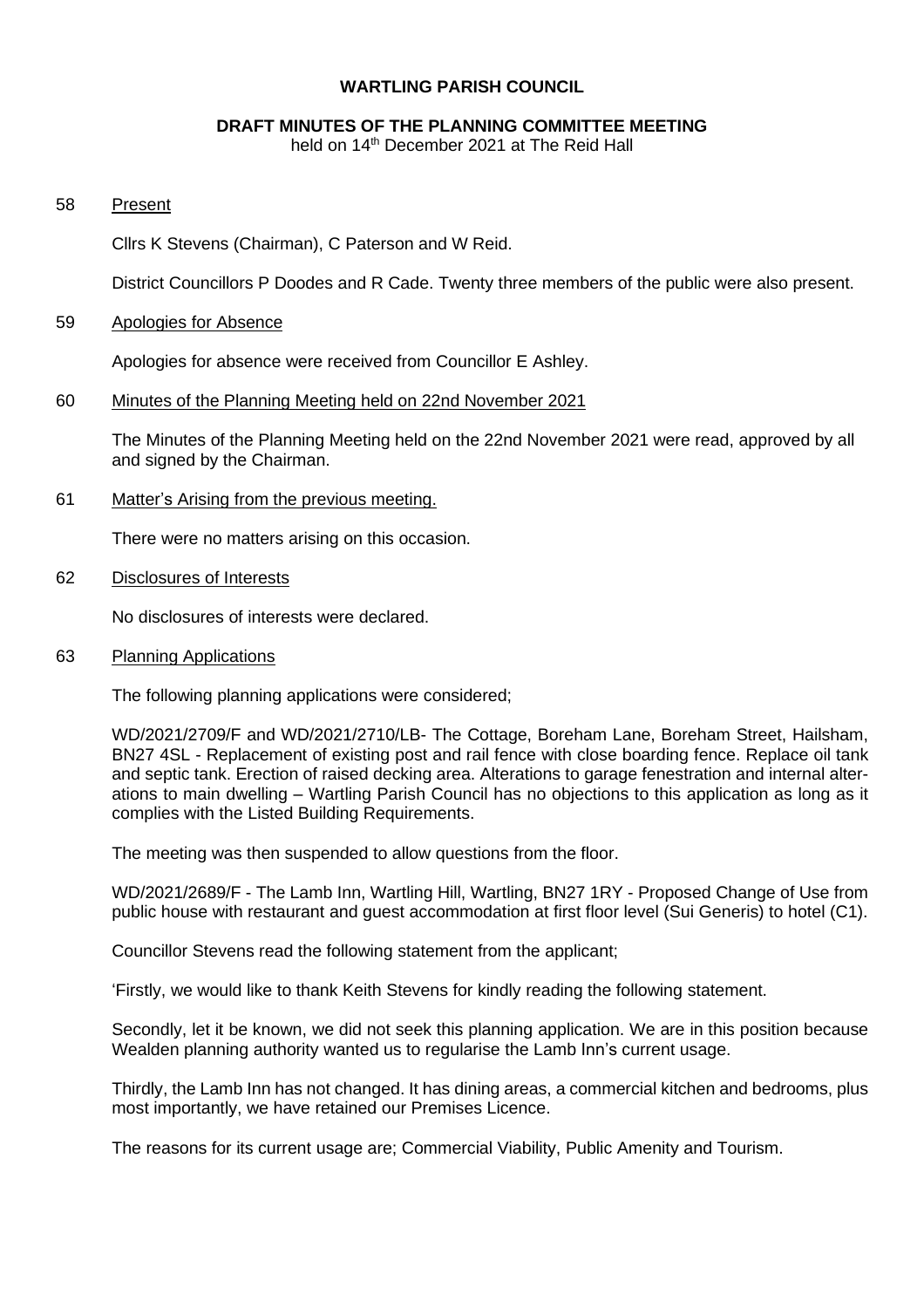# Commercial Viability

The current commercial climate makes the Lamb Inn not viable. In 2019 the Lamb Inn lost £100,000 of gross revenue due to the diabolical mismanagement of roadworks between Pevensey roundabout and Windmill Hill. Then the pandemic struck and people retreated to their homes for both food and entertainment.

# Public Amenity

This has not been lost, we remain a venue for wedding parties, friends and family gatherings. Even last year, during a break in Pandemic restrictions, we opened on 17th December 2020 for a well supported lunch & dinner.

# Tourism

The Lamb Inn draws parties from all over the UK who happily spend money in Wealden and Rother Districts. Typically, eating out in local pubs and Hastings restaurants.

The current use of the Lamb Inn allows this historic pub to ride out these troubled times'

Residents asked the Parish Council to object to the application because;

- The pub is understood to be around 500 years old and has survived every other disease and war in that timeframe.
- They appreciate everything the owners have done to make it successful and would like it to be restored as a pub.
- Those living in the vicinity are regularly kept awake at night by all the noise and disruption. Because the building looks like and is clearly a pub, it attracts those who want a 'party house'. Whilst residents appreciate the owner vets people and engages with them, they say they are being kept awake until the early hours. Those renting the pub do turn down the noise when asked but others take over when they leave and the whole process starts again. There is noone on site to regularise the behaviour and there needs to be because the pub is in the middle of a residential area.
- The Police and Councils seem to be unable do anything unless there is a breach of the Covid rules.
- The Lamb is the only community asset in the village. It is a much loved asset which is borne out by the fact that 60 residents signed a petition asking for it to be nominated as an Asset of Community Value. It should stay as a pub and the upstairs rooms could be rented out.
- Residents also questionned the statement saying the pub is not viable. It seemed to be viable before the pandemic and grants were available during that time to help keep it afloat. A £100000 loss in gross revenue doesn't necessarily mean it ran at a loss.
- It is our understanding a license application is granted on condition at least one licensee remains on site at all times. There is no-one on-site now and there will continue to not be anyone if this application is allowed to go ahead.

Residents also asked;

- What the C1 planning classification means C1 is for a 'Hotel without taking any care and attention'.
- If planners look into the viability it is not a material planning consideration but it is a consideration and planners are aware of all the tactics.
- Why the owner does not sell it to someone who wants to run it as a pub they said they know of two people who would like to buy it.
- Does the fact it is an Asset of Community Value mean the application automatically has to go to Committee for a Decision – No. Being an Asset of Community Value just gives residents the right to bid if the property is put up for sale. It does not mean the applicant has to sell it to them though.
- Does the fact it is an Asset of Community Value mean it can be compulsory purchased No.
- Does it make any difference if responses are input directly on the website or sent in via email – No. All responses by email will be entered on the website too.